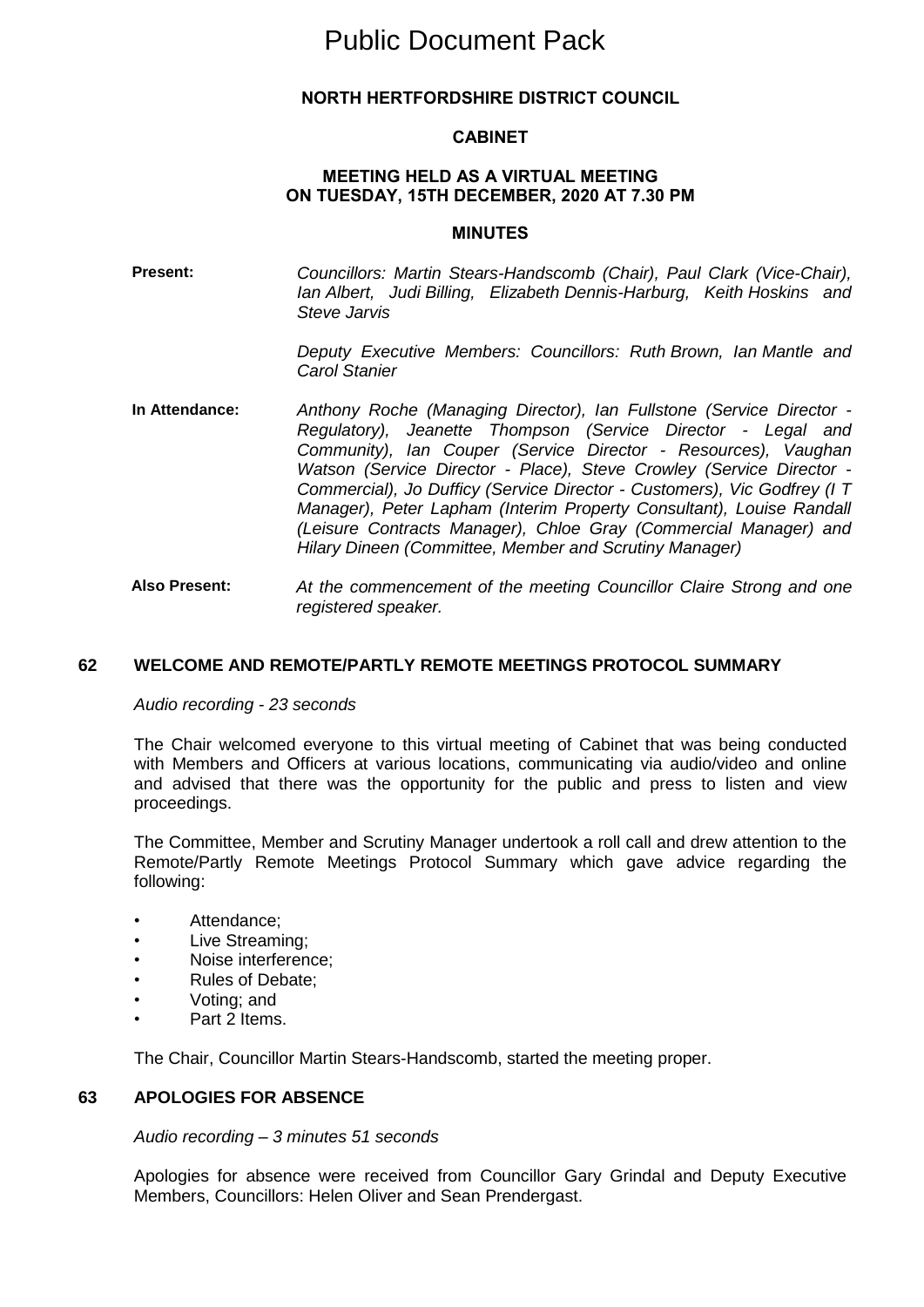## **64 MINUTES - 28 JANUARY 2020 TO 22 OCTOBER 2020**

#### *Audio Recording – 4 minutes 9 seconds*

Councillor Martin Stears- Handscomb advised that since the beginning of March, when NHDC started to hold meetings remotely, it had not been possible to approve Minutes of meetings. Minutes could now be approved with the electronic signature of the Chair being applied following approval.

There were 5 sets of Minutes to agree:

- 28 January 2020 There was a small amendment required in that Howard Crompton was present at the meeting, although had not been recorded as such.
- 23 June 2020:
- 21 July 2020:
- 15 September 2020: The titles of Howard Crompton and Jo Dufficy were incorrect. At this meeting Howard was Service Director – Customers and Jo was Customer Services Manager.
- 22 October 2020.

Councillor Martin Stears-Handscomb proposed, Councillor Paul Clark seconded and it was:

## *RESOLVED:*

- (1) That, subject to the amendments below, the Minutes of the meetings of Cabinet held on 28 January 2020, 23 June 2020, 21 July 2020, 15 September 2020 and 22 October 2020 be approved as a true record of the proceedings;
	- That the Minutes of 28 January 2020 record the attendance of Howard Crompton, Service Director-Customers.
	- That the Minutes of 15 September 2020 be record that Howard Crompton was in attendance as the Service Director – Customers and Jo Dufficy was in attendance as the Customer Services Manager;
- (2) That, with the authorisation of the Chair, his electronic signature and initials be attached to the Minutes approved in (1) above.

## **65 NOTIFICATION OF OTHER BUSINESS**

*Audio recording – 6 minutes 31 seconds*

There was no other business notified.

## **66 CHAIR'S ANNOUNCEMENTS**

*Audio recording – 6 minutes 36 seconds*

(1) The Chair announced that, in accordance with Council policy, this meeting was being audio recorded as well as filmed. The audio recordings would be available to view on Mod.gov and the film recording via the NHDC Youtube channel.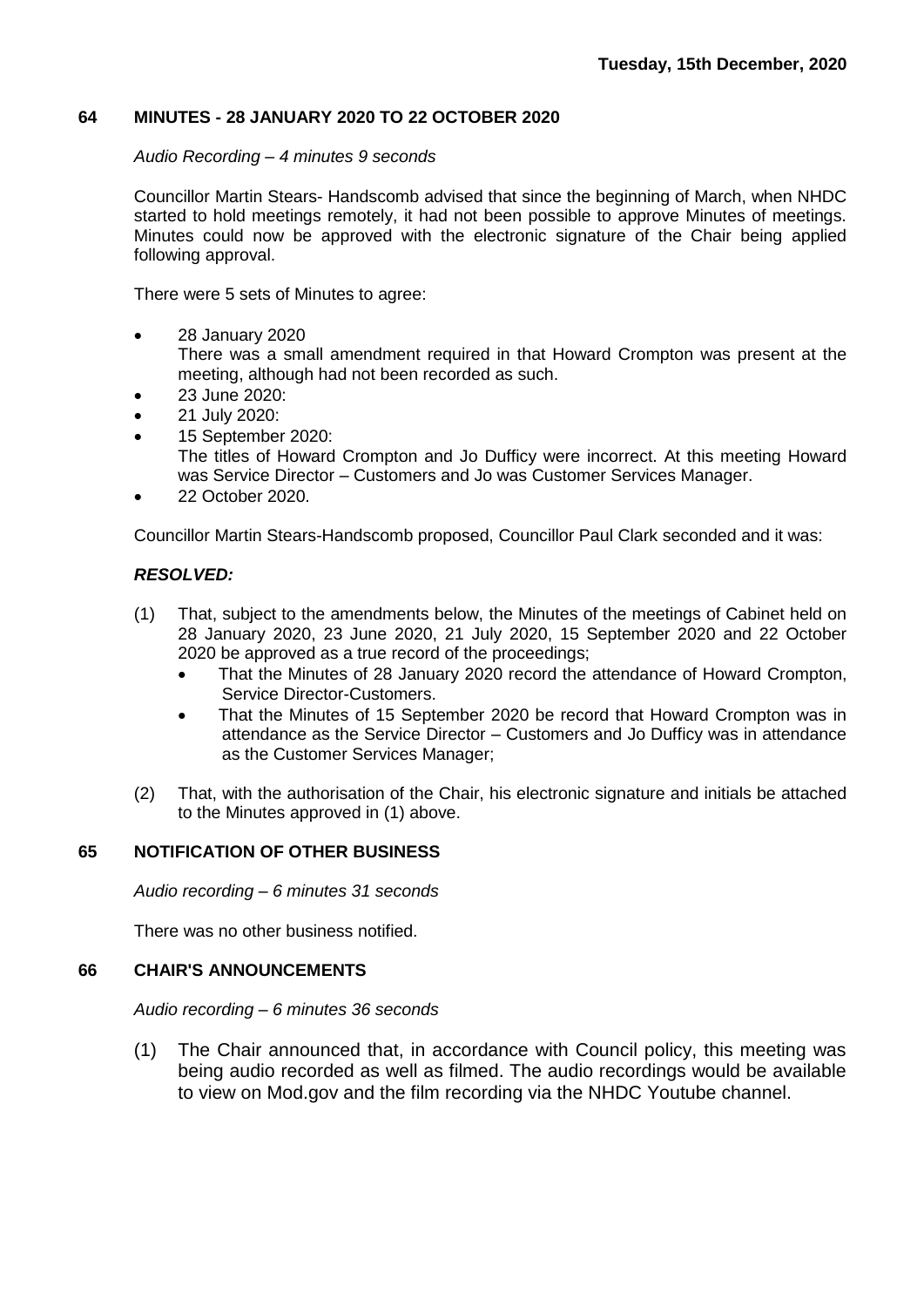- (2) Members were reminded that this Council had declared a Climate Emergency. This was a serious decision and means that, as this was an emergency, all of us, officers and Members had that in mind as we carried out our various roles and tasks for the benefit of our District. More details were included on the agenda front sheet.
- (3) Members were reminded to make declarations of interest before an item, the detailed reminder about this and speaking rights was set out under Chair's Announcements on the agenda.
- (4) The Chair advised that he would take the agenda in the order published up to and including item 12. The Part 2 Items would then be considered, following which the meeting would return to Part 1 to take Items 13, 14 and 15.

## **67 PUBLIC PARTICIPATION**

#### *Audio recording – 7 minutes 55 seconds*

Mr Bernard Eddleston, Chairman of Charnwood House Community Management Association thanked the Chair for the opportunity to address Cabinet regarding the report entitled Charnwood House, Hitchin as follows:

- Charnwood House Community Management Association was the community group mentioned in the report.
- They had worked with Officers over the past year and made a major input to the report.
- They were determined to help return Charnwood to public use as a Community Hub for the benefit of Hitchin residents.
- Any information contained in the Part 2 report could not be confirmed as to its accuracy.
- Charnwood was gifted by the Moss family to Hitchin Urban District Council in 1937.
- Due to the preamble to and the wording contained in the conveyance, the building could not be sold or leased for private use as offices or flats.
- The building had been registered by CCMA as an Asset of Community Value.
- CCMA was established as a Charitable Incorporated Organisation (CIO) several years ago.
- CCMA were successful in obtaining a small grant from Social Investment Business to carry out a feasibility study and had undertaken a survey of the building, engaged an architect to draw up plans for the internal modifications, had a surveyor draw up a detailed cost plan and produced an initial business plan. These had been submitted to Officers and the Executive member for Enterprise and Co-operative Development in confidence for the sole purpose of evaluating our proposals.
- The cost plan indicated that a there would be significant expenditure required by the Council to return the building to a good state of repair.
- The remaining museum items was minimal and could be moved in a few weeks.
- The building was unheated and therefore unsuitable for long term storage of items.
- The building could therefore be declared surplus to requirements in a matter of months so that renovation could start.
- The CCMA business plan showed that the building could be run successfully for use by Community groups on a full repairing basis thus relieving the Council of future expenditure once the building was repaired and modified.
- Should the Council give agreement in principle to the transfer of Charnwood to a community group, the plan would need to be refined and they would work with the Council to obtain grants to carry out the necessary internal modifications.
- CCMA had demonstrated that they had the expertise to make successful grant applications.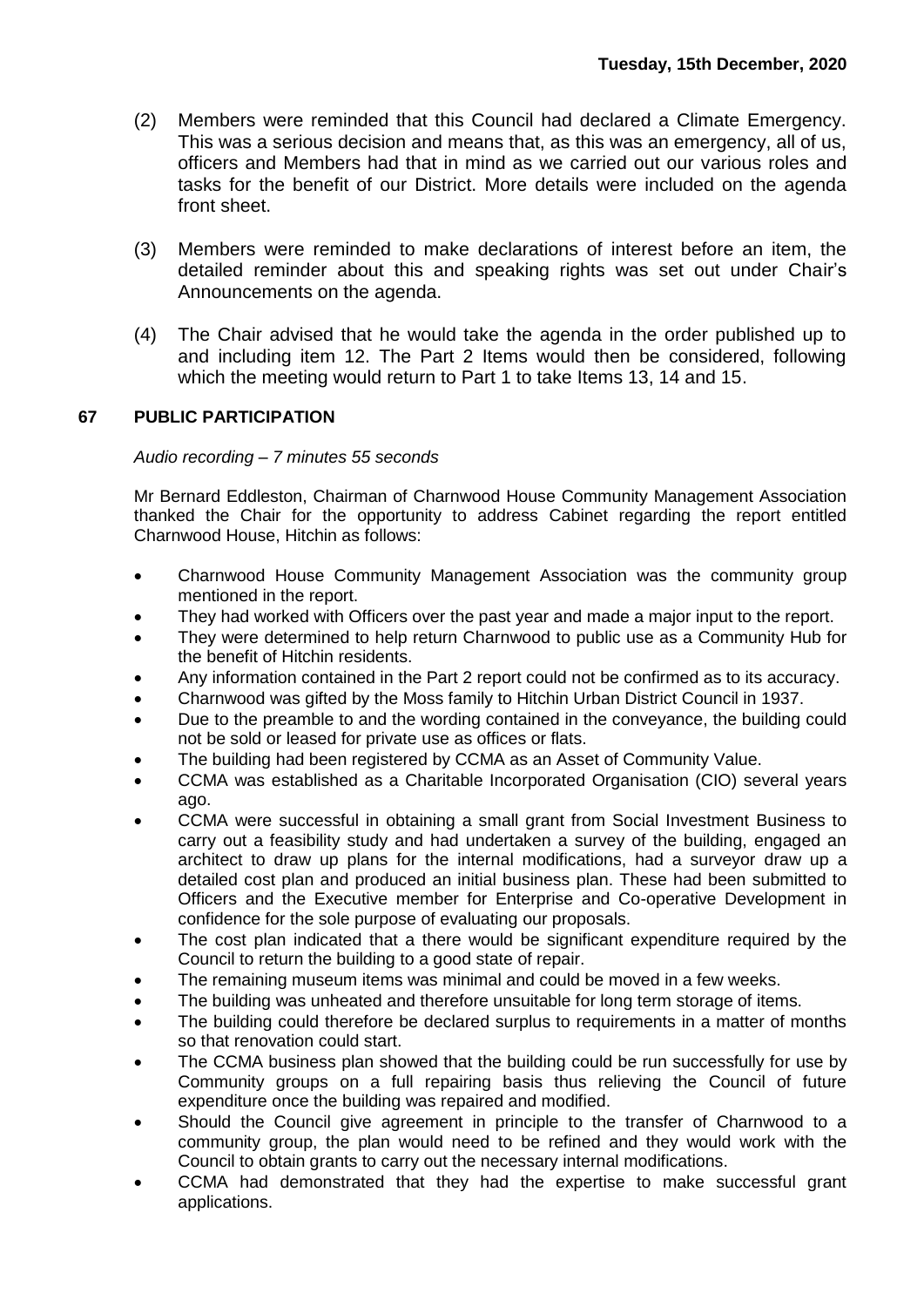- The current trustee body had a wide range of expertise although would seek to expand it and also engage in a publicity campaign with local residents and community groups.
- They hoped that Cabinet would make a decision to proceed in principle with the lease of Charnwood to a Community Group and looked forward to working co-operatively with the Council to make this a reality.

The following Members asked questions:

- Councillor Judi Billing;
- Councillor Ian Albert;

In response to questions the Chair advised:

 That information contained in the Part 2 report had been deemed as commercially sensitive.

Mr Eddleston informed Members that:

- That it was envisaged that a range of groups would use the building including U3A, educational trusts, and social investment companies such as the Language Centre.
- Income could be supplemented by using the building as a venue for small weddings.
- It would be challenging to raise grant funding, but if the Council was seen to put in some money it would be easier to raise funds.
- They were aware that a lot of funding had been diverted to the Pandemic, so would have to see what funding streams were available.
- In general it was best that the building be run by the local community.

The Chair thanked Mr Eddleston for his presentation.

## **68 ITEMS REFERRED FROM OTHER COMMITTEES**

*Audio recording – 23 minutes 6 seconds*

#### **6a Referral from Finance, Audit and Risk Committee: 3 December 2020 - Risk Management Update**

Councillor Kate Aspinwall, Chair of Finance, Audit and Risk Committee, presented the referral from the meeting of that Committee held on 3 December 2020 in respect of Risk Management Update.

She advised that attendance at the meeting had been disappointing, with the meeting only just being quorate with only 3 members in attendance.

The Committee recommended to Cabinet:

- (1) That the risk score for the Covid-19 Leisure Management Contract risk be increased from 8 to 9;
- (2) That the amendments to the Risk Management Framework as part of the Management response to the SIAS Audit be noted and approved.

Councillor Martin Stears-Handscomb proposed, Councillor Ian Albert seconded and it was: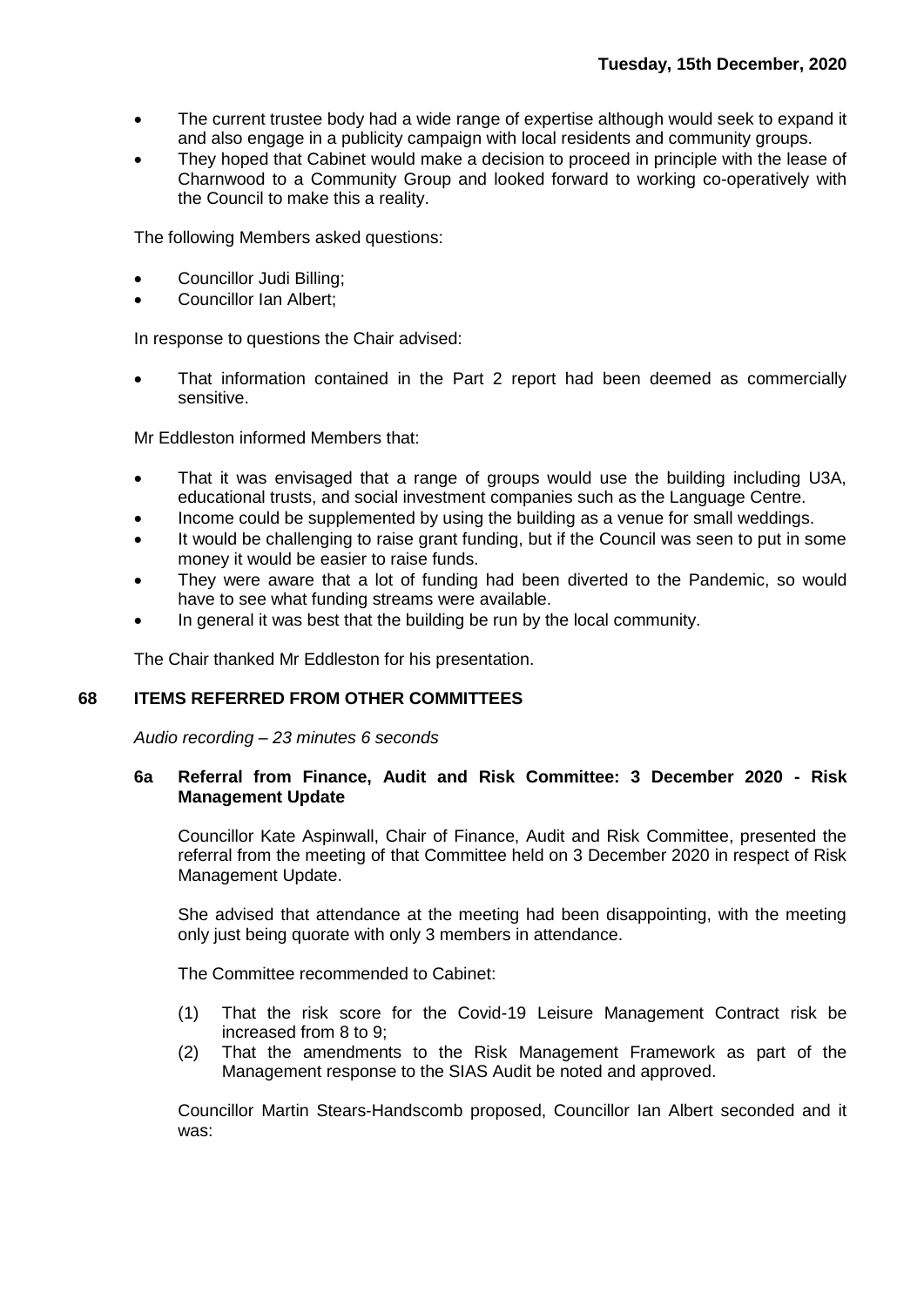## *RESOLVED:*

- (1) That the risk score for the Covid-19 Leisure Management Contract risk be increased from 8 to 9;
- (2) That the amendments to the Risk Management Framework as part of the Management response to the SIAS Audit be noted and approved.

#### *REASONS FOR DECISIONS:*

- (1) The responsibility for ensuring the management of risks is that of Cabinet;
- (2) This Committee has responsibility to monitor the effective development and operation of Risk Management.

#### **6b Referral from Finance, Audit and Risk Committee: 3 December 2020 - Second Quarter Revenue Monitoring 2020/21**

*RESOLVED:* That the referral from the Finance, Audit and Risk Committee meeting held on 3 December 2020 entitled Second Quarter Revenue Monitoring 2020/21 be taken with Item 11.

#### **6c Referral from Finance, Audit and Risk Committee: 3 December 2020 - Investment Strategy (Capital and Treasury) Mid-Year Review 2020/21**

*RESOLVED:* That the referral from the Finance, Audit and Risk Committee meeting held on 3 December 2020 entitled Investment Strategy (Capital and Treasury) Mid-Year Review 2020/21 be taken with Item 12.

#### **6d Referral from Finance, Audit and Risk Committee: 3 December 2020 - Draft Budget Report 2021/22**

*RESOLVED:* That the referral from the Finance, Audit and Risk Committee meeting held on 3 December 2020 entitled Draft Budget Report 2021/22 be taken with Item 10.

## **69 STRATEGIC PLANNING MATTERS**

*Audio recording – 27 minutes 11 seconds*

The Executive Member for Planning and Transport presented the report entitled Strategic Planning Matters together with the following appendices:

- Appendix A Ashwell Neighbourhood Plan Consultation Response;
- Appendix B Barkway and Nuthampstead Neighbourhood Plan Consultation Response;
- Appendix C Copy of NHDC Response to the Planning for the Future White Paper;
- Appendix D Copy of Hertfordshire Growth Board Response to the Planning for the Future White Paper;
- Appendix E Copy of NHDC Response to EEH Draft Transport Strategy;
- Appendix F Copy of NHDC Response to Luton BC Draft Transport Strategy.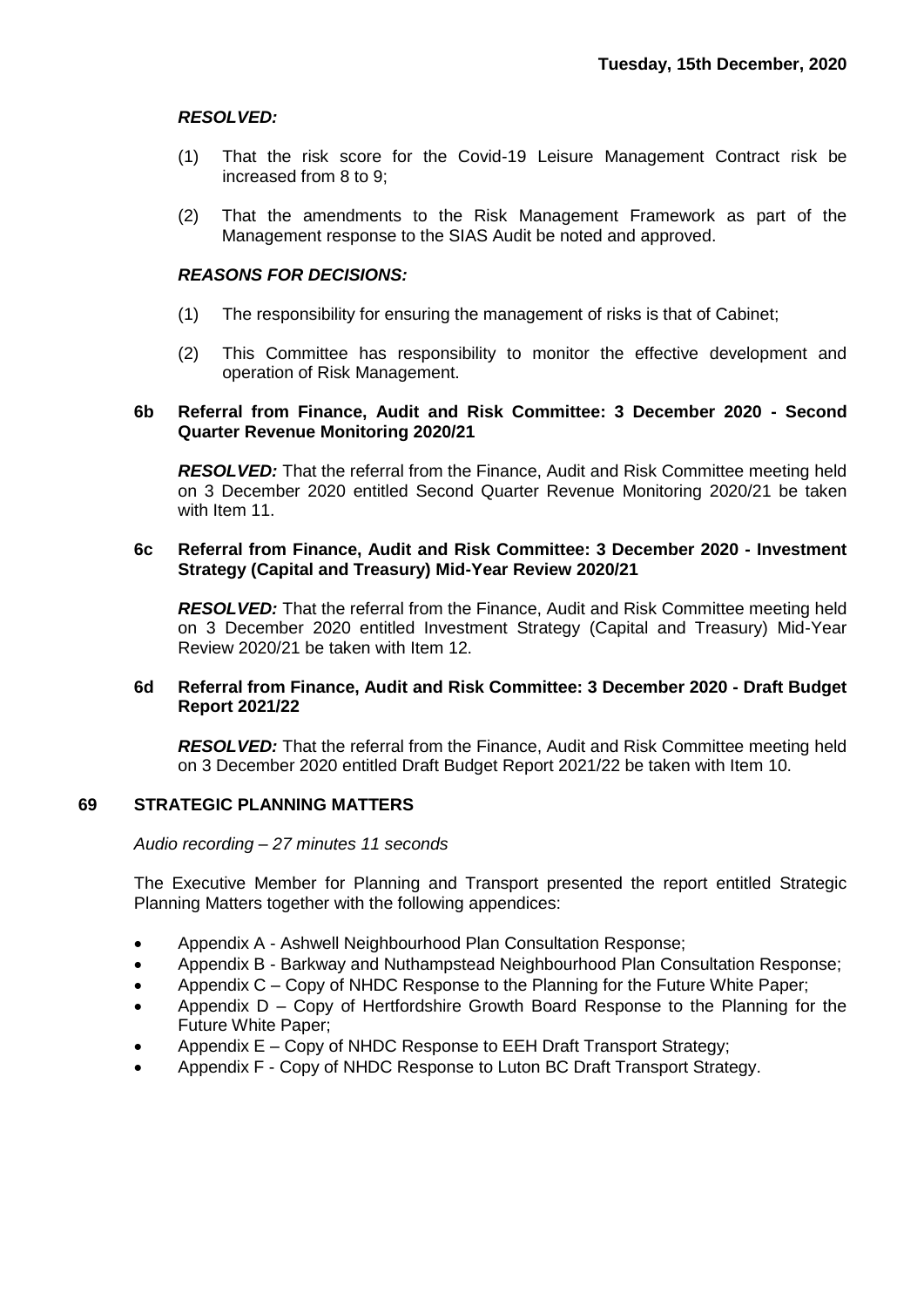He drew attention to:

- Paragraph 8.8 regarding the Council's wish to withdraw site BK3;
- The Inspector had been requested to consider Master planning in respect of green issues;
- The Plan was now in the control of the Inspector;
- The Transport Forum would take place on 12 January 2021.

The Service Director – Regulatory advised that the Inspector had undertaken to advise the Council by the end of January if he had any concerns.

The following Members asked questions and took part in the debate:

- Councillor Steve Jarvis;
- Councillor Martin Stears-Handscomb;
- Councillor Ian Albert.

In response to questions the Service Director - Regulatory advised:

 There were currently several consultations regarding Luton Airport, which had either been responded to or responses were being worked on.

Councillor Paul Clark proposed, Councillor Martin Stears-Handscomb seconded and it was:

#### *RESOLVED:*

- (1) That the report on strategic planning matters be noted;
- (2) That the responses to the Ashwell and Barkway Neighbourhood Plans and the Government's Planning White Paper consultation at Appendices A to F be noted and endorsed;
- (3) That Cabinet's thanks to Nigel Smith and his colleagues for the work undertaken regarding the Local Plan Inspections be placed on record.

*REASONS FOR DECISIONS:* To keep Cabinet informed of recent developments on strategic planning matters and progress on the North Hertfordshire Local Plan.

## **70 NORTH HERTFORDSHIRE COMMUNITY LOTTERY**

*Audio recording – 44 minutes 13 seconds*

The Executive Member for Enterprise and Co-operative Development presented the report entitled North Hertfordshire Community Lottery.

The following Members asked questions and took part in the debate:

- Councillor Ruth Brown:
- Councillor Ian Mantle;
- Councillor Judi Billing;
- Councillor Elizabeth Dennis-Harburg;
- Councillor Steve Jarvis.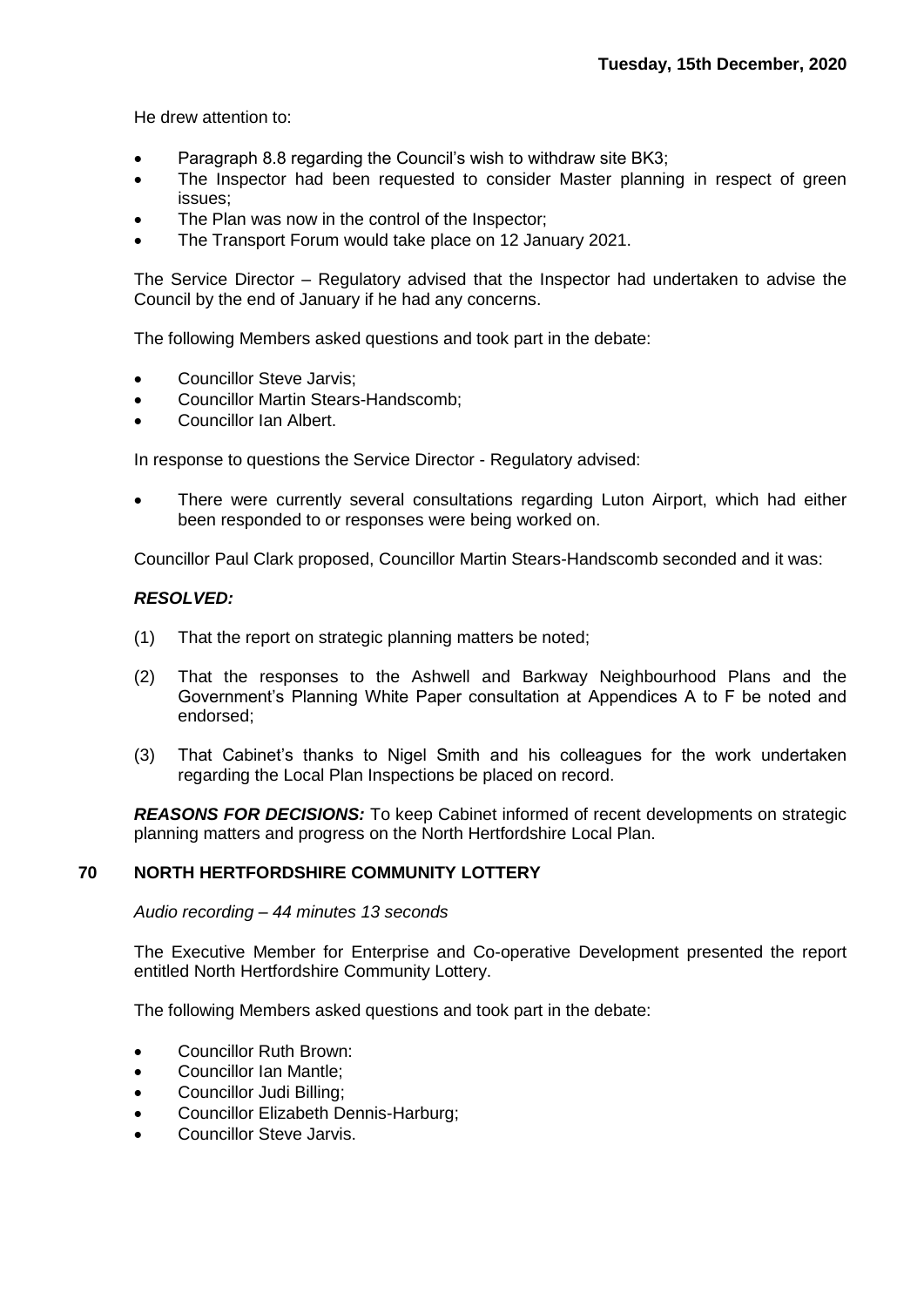In response to questions the Executive Member for Enterprise and Cooperative Development advised:

- This is a way to help community groups with funding;
- The cost of running the lottery were less than when last considered in 2017;
- The lottery could operate for a trial period and, if not successful, could then be ceased.

Councillor Keith Hoskins proposed, Councillor Judi Billing seconded and it was:

*RESOLVED:* That Cabinet approves the establishment of a Community Lottery, to be managed by an External Lottery Manager (ELM).

#### *REASONS FOR DECISIONS:*

- (1) To set up a Community Lottery that will enable the local Voluntary and Community Sector groups to have access to additional funding at no cost;
- (2) The Community Lottery will provide an income stream for the Council, with the Council benefiting financially from each ticket sale, however at a lower monetary proportion than the VCS groups.

## **71 IT CAPITAL - PURCHASING OF LAPTOPS**

*Audio recording – 53 minutes 49 seconds*

The Executive Member for Finance and IT presented the report entitled IT Capital – Purchasing of Laptops.

He advised that recommendation 2.1 in the report should be amended to read:

"That the capital programme for IT spend is amended as detailed in 7.4 Table 2 to enable IT to progress the procurement of laptops for staff to facilitate more effective home working arrangements. The net impact is an increase in spend in 2021/22 of £55k as detailed in 7.5 and shown in Table 3."

The Executive Member for Finance and IT advised Members that:

- The content of this report would be included in the budget papers due to be considered by Council in February 2021;
- The reasons for bringing this paper ahead of the budget is:
	- That if approval is granted, the IT team can progress the purchase, build and distribution of laptops to staff in this financial year;
	- The issue of laptops would meet the requirements of staff, as identified in the staff survey, to enable them to undertake remote working and participation in remote meetings more effectively;
	- The move to laptops would enable staff to have one core device for use remotely and in the office which would have the added benefit of savings on licence fees.

The following Member took part in the debate:

Councillor Judi Billing.

Councillor Ian Albert proposed, Councillor Martin Stears-Handscomb seconded and it was: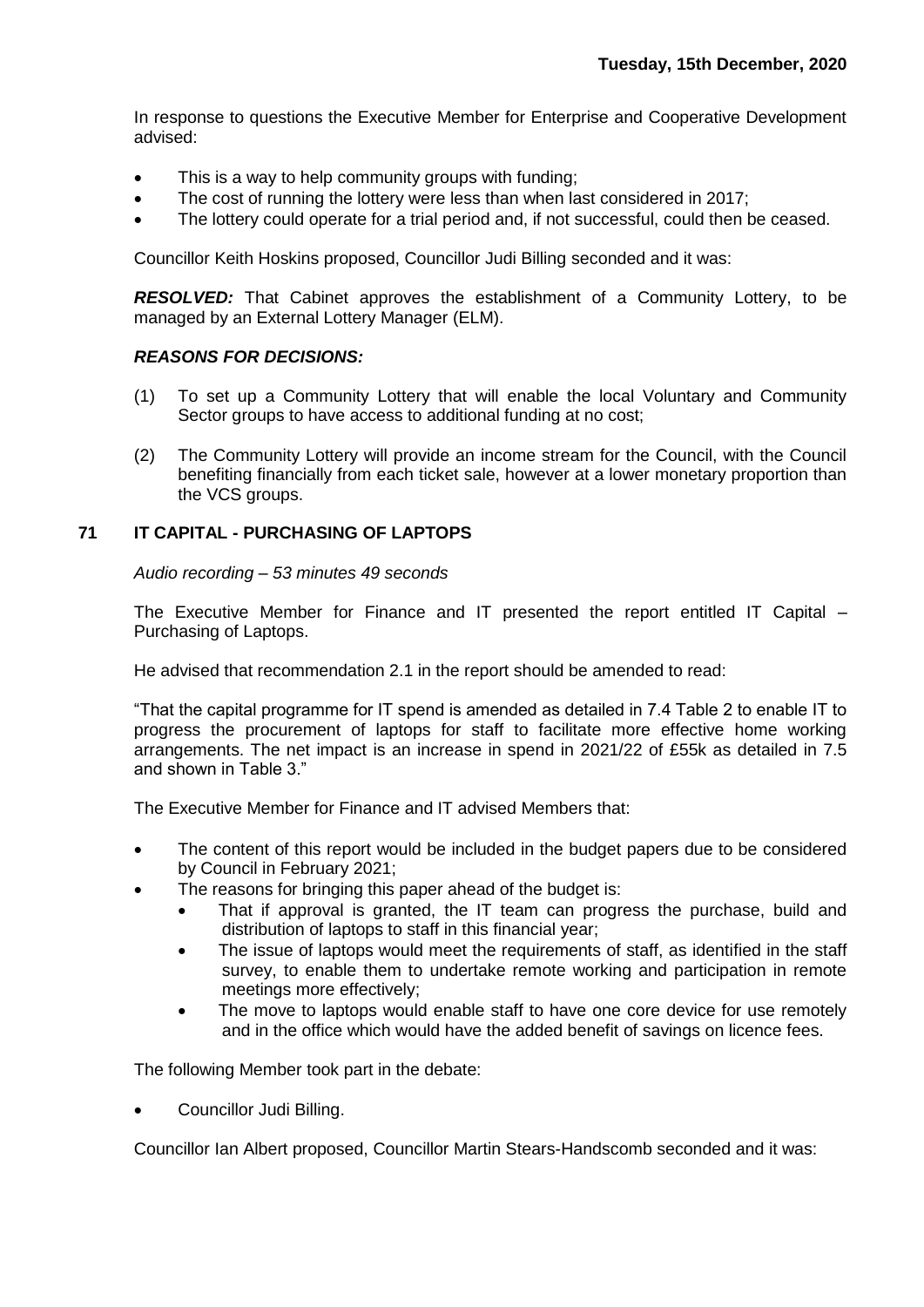## *RECOMMENDED TO COUNCIL:*

- (1) That the capital programme for IT spend is amended as detailed in 7.4 Table 2 to enable IT to progress the procurement of laptops for staff to facilitate more effective home working arrangements. The net impact is an increase in spend in 2021/22 of £55k as detailed in 7.5 and shown in Table 3;
- (2) That £50k of the capital is bought forward into this year's budget so that the IT Manager can progress the procurement of the first batch of laptops so that delivery to staff can happen at the earliest opportunity.

## *REASONS FOR DECISIONS:*

- (1) To enable a continued agile way of working which has been brought about by the Coronavirus pandemic, increasing flexibility and business continuity resilience and ensuring a future proofed approach;
- (2) To avoid additional capital costs associated with a requirement to increase Microsoft licences where users have a personal computer in the office and an NHDC provided device at home;
- (3) To respond to feedback from the staff survey regarding the need for staff to be provided with equipment that have cameras and microphones to enable council wide participation in meetings and similar activities;
- (4) To enable the procurement, build and distribution of laptops to take place ahead of the new financial year, considering supplier lead in times and scheduling of resources in the IT team.

## **72 DRAFT BUDGET REPORT 2021/22**

#### *Audio recording – 1 hour 0 minutes 8 seconds*

The Chair referred Members to the referral from the Finance, Audit and Risk Committee, which supported the recommendations contained in the report.

The Executive Member for Finance and IT presented the report entitled Draft Budget Report 2021/22 together with the following appendices:

- Appendix A Full list of Revenue Savings and Investments;
- Appendix B Full Proposed Capital Programme.

He informed Members:

- There were uncertainties that had affected budget forecasting such as the one year settlement and delays in the new funding formula;
- That savings regarding public toilets, litter bins and Christmas trees had been rejected;
- Higher claims of the Council Tax Reduction Scheme will result in lower Council Tax income base.
- Council Tax likely to be increased by the maximum allowed without a referendum.

Councillor Ian Albert proposed, Councillor Martin Stears-Handscomb seconded and it was: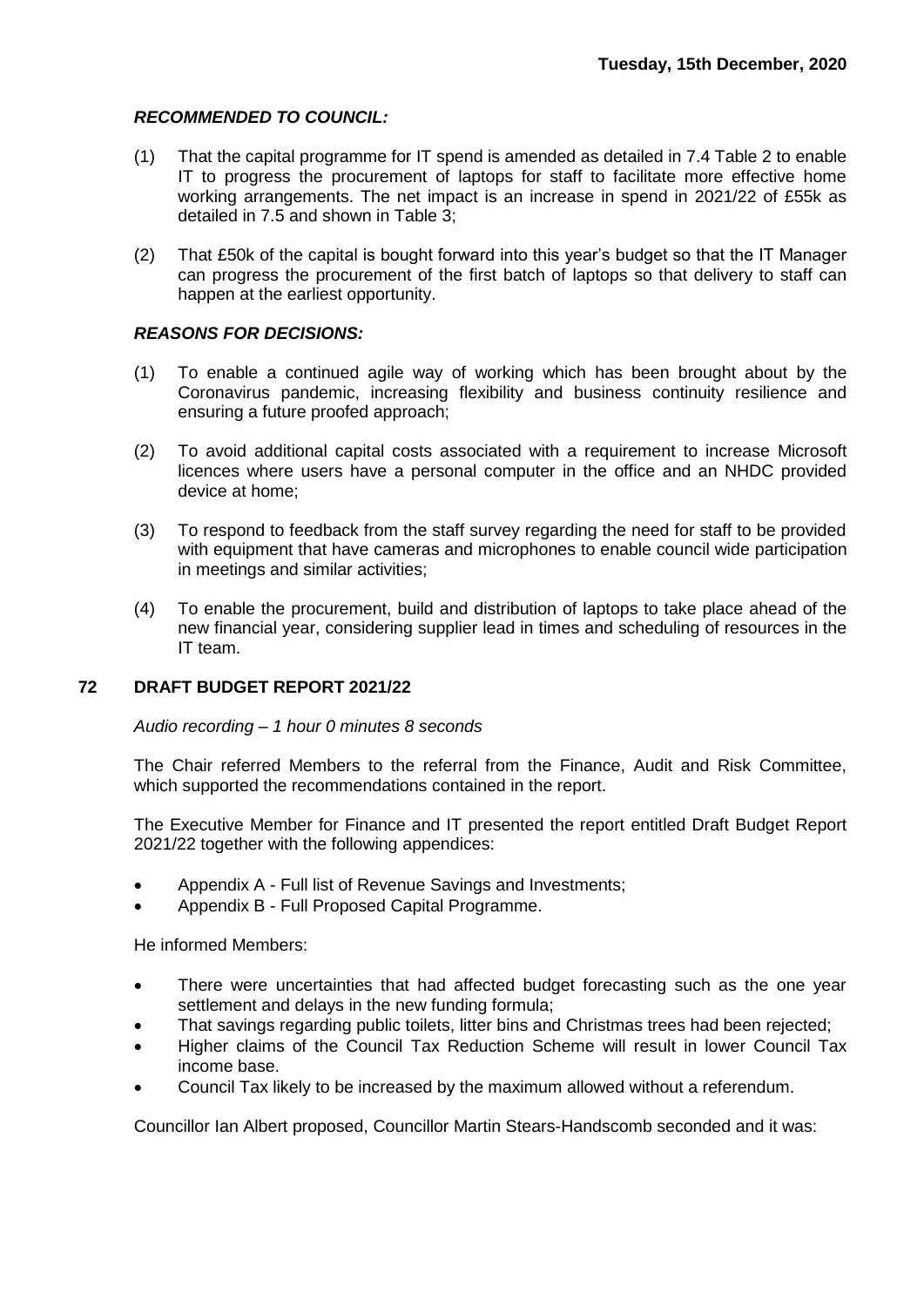## *RESOLVED:*

- (1) That the funding forecasts for 2021/22 and the significant uncertainty around Central Government funding levels in 2021/22 and beyond, and that these estimates provided could be subject to significant change be noted;
- (2) That the comments made at the budget workshops and the inclusion of the revenue savings and investments in the draft budget be noted;
- (3) That the comments made at the budget workshops and the inclusion of the capital investments in the draft budget be noted;
- (4) That it be confirmed that Council Tax increases for 2021/22 will be in line with the Medium Term Financial Strategy (i.e. the maximum amount allowed without the need for a local referendum).

**REASON FOR DECISIONS:** To ensure that all relevant factors are considered in arriving at a proposed budget and Council Tax level for 2021/22, to be considered by Full Council on 11 February 2021.

## **73 SECOND QUARTER REVENUE MONITORING 2020/21**

*Audio recording – 1 hour 7 minutes 46 seconds*

The Chair referred Members to the referral from the Finance, Audit and Risk Committee, which supported the recommendations contained in the report.

The Executive Member for Finance and IT presented the report entitled Second Quarter Revenue Monitoring 2020/21.

Councillor Ian Albert propose, Councillor Martin Stears-Handscomb seconded and it was:

## *RESOLVED:*

- (1) That the report entitled Second Quarter Revenue Monitoring 2020/21 be noted;
- (2) That the changes to the 2020/21 General Fund budget, as identified in table 3 and paragraph 8.2, a £2.036million increase in net expenditure be approved;
- (3) That the changes to the 2021/22 General Fund budget, as identified in table 3 and paragraph 8.2, a total £53k decrease in net expenditure be noted. These will be incorporated in the draft revenue budget for 2021/22.

*REASON FOR DECISIONS:* Members are able to monitor, make adjustments within the overall budgetary framework and request appropriate action of Services who do not meet the budget targets set as part of the Corporate Business Planning process.

## **74 INVESTMENT STRATEGY (CAPITAL AND TREASURY) MID-YEAR REVIEW 2020/21**

*Audio recording – 1 hour 12 minutes 3 seconds*

The Chair referred Members to the referral from the Finance, Audit and Risk Committee, which supported the recommendations contained in the report.

The Executive Member for Finance and IT presented the report entitled Investment Strategy (Capital and Treasury) Mid-Year Review 2020/21 together with the following appendices: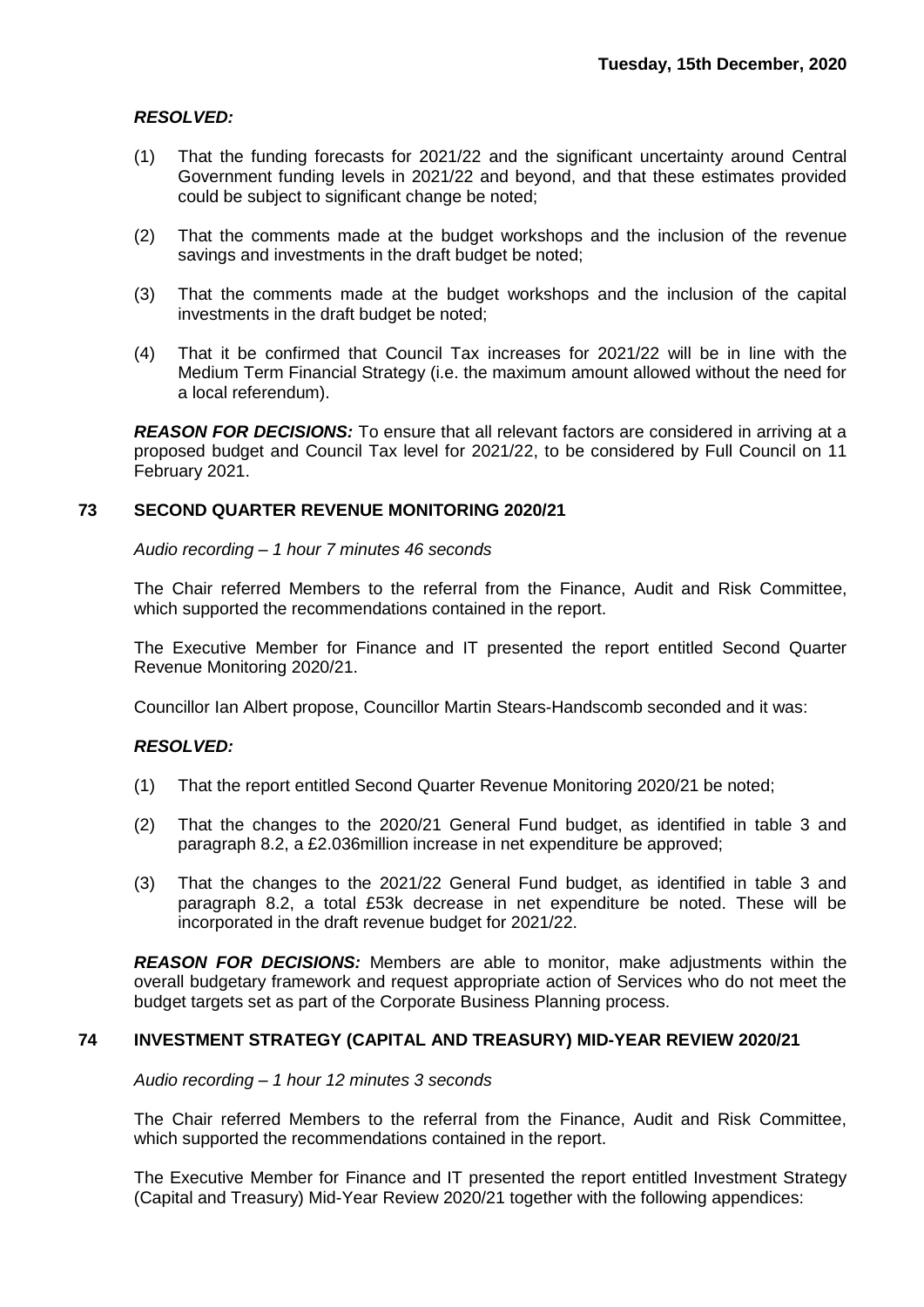- Appendix A Capital Programme Detail including Funding 2020/21 Onwards;
- Appendix B Treasury Management Update.

He informed Members that:

- Paragraph 8.4, Table 2 listed the schemes in the 2020/21 Capital Programme that would start or continue in 2021/22:
- As part of the spending review, there had been an announcement relating to borrowing from the Public Works Loan Board which was the 'go-to' place for borrowing for Local Authorities;
- Rates had decreased on that borrowing although conditions had been imposed that stated that the Council were not able to borrow from the Public Works Loan Board if spending was primarily to generate income;
- Interest rates on investments had declined;
- A review was being undertaken to consider how to maximise return on investments.

Councillor Ian Albert proposed, Councillor Martin Stears-Handscomb seconded and it was:

#### *RESOLVED:*

- (1) That the forecast expenditure of £3.937million in 2020/21 on the capital programme, paragraph 8.3 refers be noted:
- (2) That the adjustments to the capital programme for 2020/21 onwards as a result of the revised timetable of schemes detailed in table 2, increasing the estimated spend in 2021/22 by £7.022million be approved;
- (3) That the position of the availability of capital resources, as detailed in table 3 paragraph 8.6 and the requirement to keep the capital programme under review for affordability be noted.

## *RECOMMENDED TO COUNCIL:*

(1) That the position of Treasury Management activity as at the end of September 2020 be noted.

## *REASONS FOR DECISIONS:*

- (1) Cabinet is required to approve adjustments to the capital programme and ensure the capital programme is fully funded;
- (2) To ensure the Council's continued compliance with CIPFA's code of practice on Treasury Management and the Local Government Act 2003 and that the Council manages its exposure to interest and capital risk.

## **75 LAND AT THE SNIPE. WESTON, HERTS**

*Audio recording – 2 hours 33 minutes 1 second*

*NB The Committee, Member and Scrutiny Manager undertook a roll call to ensure that all were present and could hear and be heard.*

*NB This item was discussed following the Part 2 Item of the same name (Minute 80 refers)*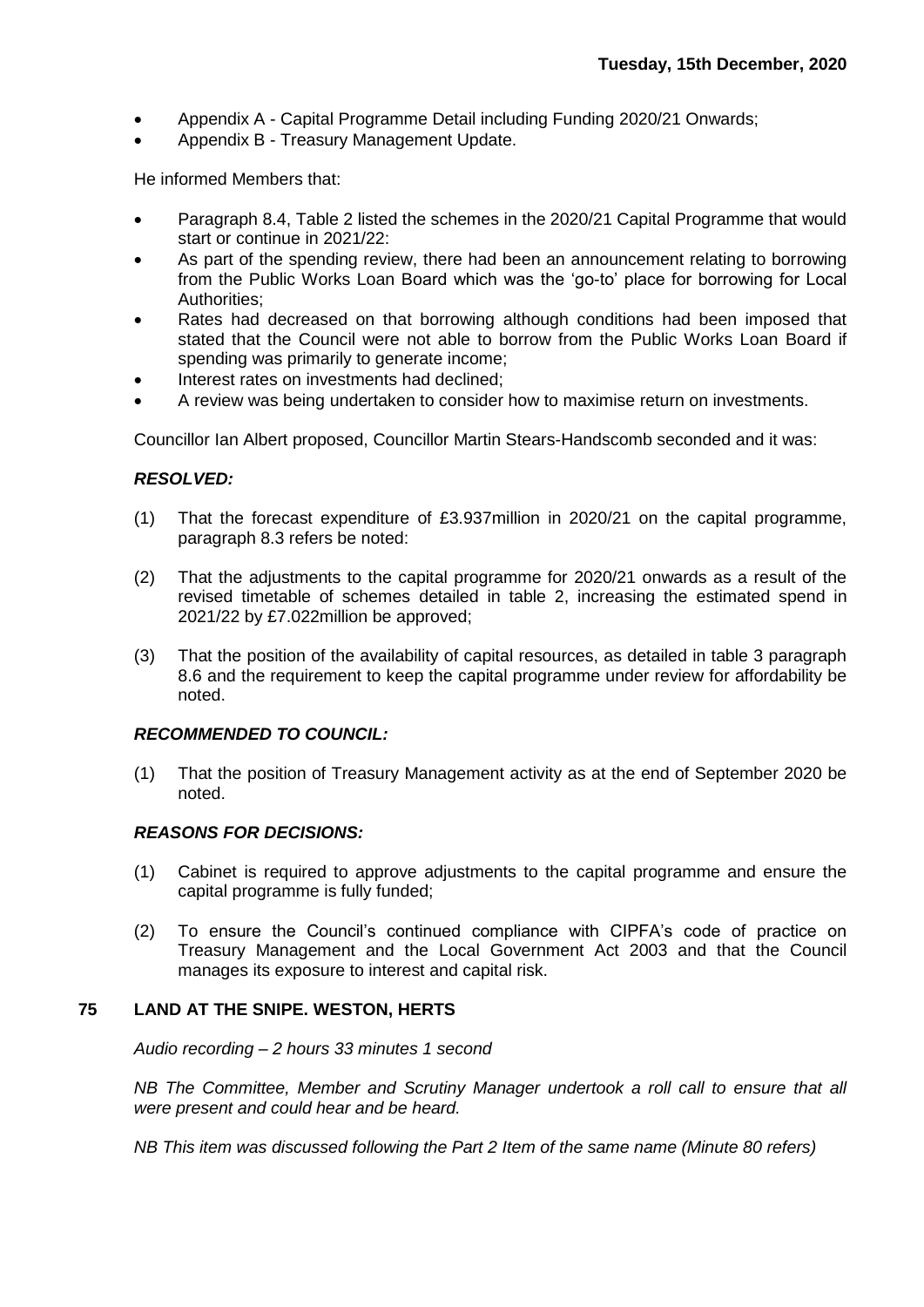The Executive Member for Enterprise and Cooperative Development presented the report entitled Land at the Snipe, Weston, Herts together with the following appendices:

- Appendix A Location Plan of Land to be Declared Surplus;
- Appendix B S.123 Local Press Advertisement.

Councillor Keith Hoskins proposed, Councillor Martin Stears-Handscomb seconded and it was:

## *RESOLVED:*

- (1) That the land at The Snipe, Weston be declared surplus to the District Council's requirements and the decision to place upon the open market or pursue alternative development options be delegated to the Service Director for Resources, in consultation with the Executive Member for Finance and IT;
- (2) If the property is placed on the open market for sale, then following receipt of offers for the land identified in Appendix A, the decision to accept an offer is delegated to the Service Director for Resources, in consultation with the Executive Member for Finance and IT.

## *REASONS FOR DECISIONS:*

- (1) To provide a financial receipt to help fund the District Council's capital programme;
- (2) To facilitate the provision of new private and affordable housing through the use of Council owned land that might otherwise remain of limited benefit to the community;
- (3) Marketing the land on the open market will maximise interest from developers and satisfy the requirements to obtain the best price reasonably obtainable.

## **76 COVID-19 LEISURE CONTRACTS RECOVERY**

*Audio recording – 2 hours 35 minutes 39 seconds*

*NB This item was discussed following the Part 2 Item of the same name (Minute 79 refers)*

The Executive Member for Leisure and Environment presented the report entitled Covid-19 Leisure Contracts Recovery

Councillor Steve Jarvis proposed, Councillor Martin Stears-Handscomb seconded and it was:

*RECOMMENDED TO COUNCIL:* That the recommendations contained in Part 2 report be agreed.

*REASON FOR DECISION:* As detailed in the Part 2 report.

## **77 CHARNWOOD HOUSE, HITCHIN**

*Audio recording – 2 hours 38 minutes 6 seconds*

*NB This item was discussed following the Part 2 Item of the same name (Minute 81 refers)*

The Executive Member for Enterprise and Co-operative Development presented the report entitled Charnwood House, Hitchin.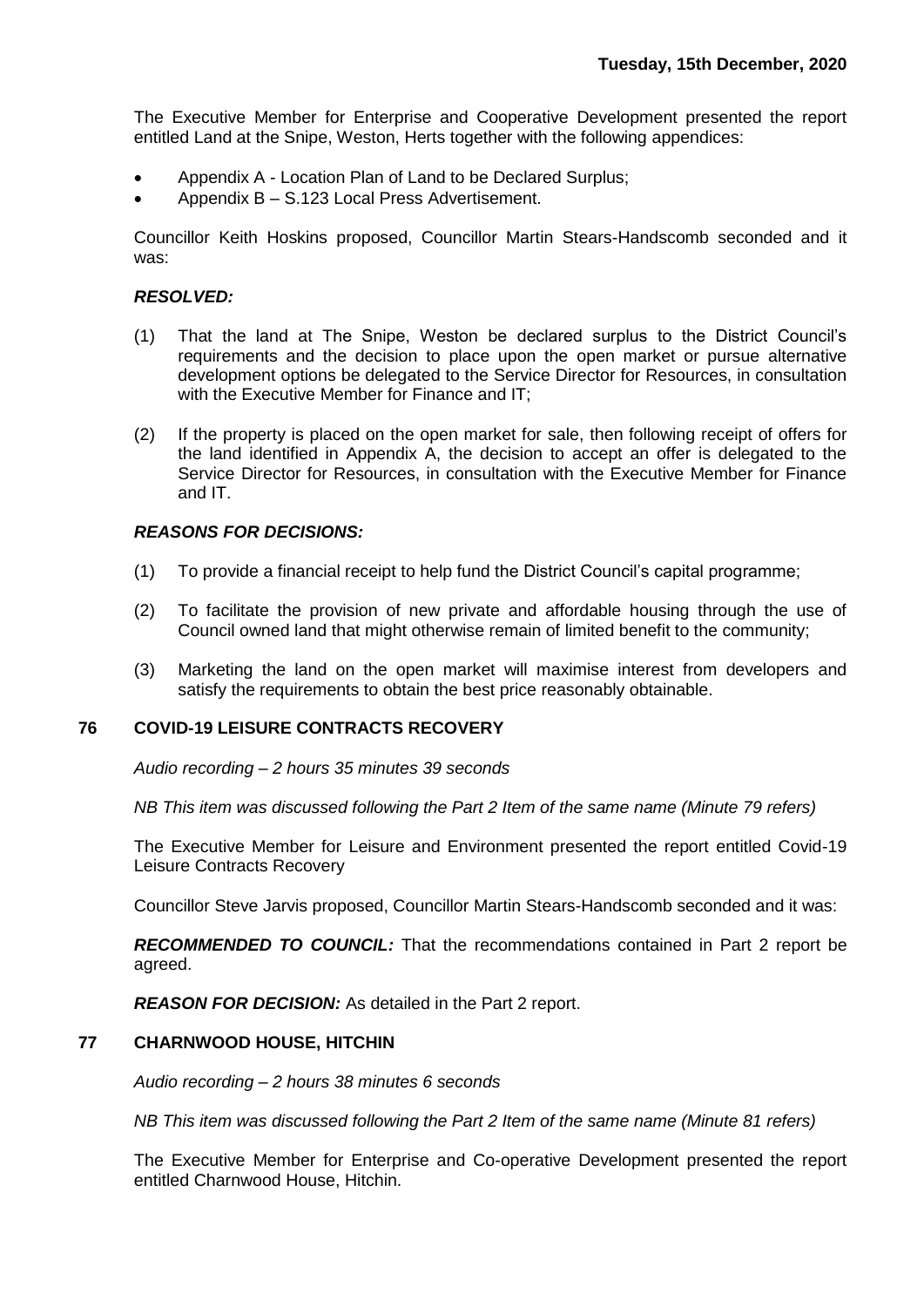Councillor Martin Stears-Handscomb summarised that Cabinet were keen that consideration of community use of the building be moved forward, however it was clear that current circumstances made it uncertain as to the exact way in which the building could be used by the community. Cabinet were keen to discuss and work with CCMA and the wider community to explore the best ways to bring the building into community use although there was no rush to make a final decision.

Councillor Keith Hoskins proposed, Councillor Judi Billing seconded and it was:

**RESOLVED:** That the principle of the option presented be progressed further with the widest possible community engagement on the proposals and use.

*REASON FOR DECISIONS:* As detailed in the Part 2 report.

## **78 EXCLUSION OF PRESS AND PUBLIC**

*Audio recording – 1 hour 17 minutes 44 seconds*

Councillor Martin Stears-Handscomb proposed, Councillor Paul Clark seconded and it was:

*RESOLVED:* That under Section 100A(4) of the Local Government Act 1972, the public and press be excluded from the meeting for the following item of business on the grounds that it involves the likely disclosure of exempt information as defined in Paragraph 3 of Part 1 of Schedule 12A of the said Act (as amended).

The Chair announced that Members were to move to the Part 2 meeting at which point a 5 minute break would be taken.

## **79 COVID-19 LEISURE CONTRACTS RECOVERY**

*NB The Committee, Member and Scrutiny Manager undertook a roll call to ensure all were present and could hear and be heard.*

*NB: No audio recording was made for this Part 2 Item*

*NB This item was discussed prior to the Part 1 Item of the same name (Minute 76 refers)*

The Executive Member for Leisure and Environment presented the report entitled Covid-19 Leisure Contracts Recovery.

Councillor Ian Albert commented on the report and recommendations.

Queries raised were responded to by:

- The Service Director Legal and Community;
- The Service Director Resources;
- The Managing Director.

Councillor Steve Jarvis proposed, Councillor Ian Albert seconded and it was:

*RECOMMENDED TO COUNCIL:* That the recommendations contained in the Part 2 report be agreed.

*REASON FOR DECISION:* As detailed in the Part 2 report.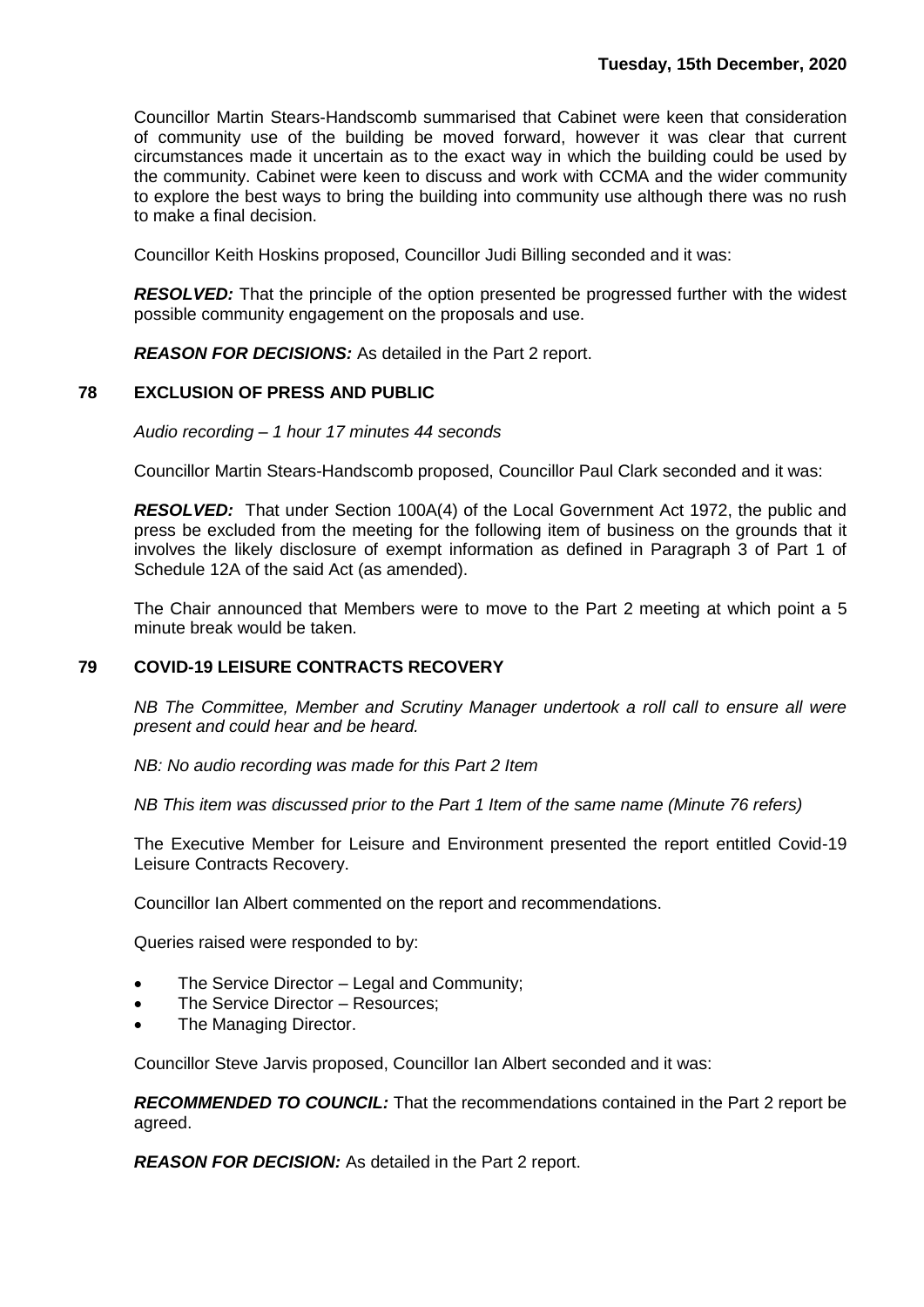## **80 LAND AT THE SNIPE, WESTON, HERTS**

*NB: No audio recording was made of this Part 2 Item.*

*NB This item was discussed prior to the Part 1 Item of the same name (Minute 75 refers)*

The Executive Member for Enterprise and Co-operative Development presented the report entitled Land at the Snipe, Weston, Herts together with the following appendices:

- Appendix A Site Plan;
- Appendix B Memorandum of Agreement.

Councillor Steve Jarvis commented on the report.

Councillor Keith Hoskins proposed, Councillor Martin Stears-Handscomb seconded and it was:

*RESOLVED:* That the recommendations contained in the Part 2 report be agreed.

*REASON FOR DECISION:* As detailed in the Part 2 report.

## **81 CHARNWOOD HOUSE, HITCHIN**

*NB: No audio recording was made of this Part 2 Item*

*NB This item was discussed prior to the Part 1 Item of the same name (Minute 77 refers).*

The Executive Member for Enterprise and Co-operative Development presented the report entitled Charnwood House, Hitchin together with the following appendices:

- Appendix A Legal Advice for Options on Charnwood House 2014;
- Appendix B Report Charnwood House;
- Appendix C CCMA Preliminary Business Plan Proposal;
- Appendix D CCMA Plans and Pojected Project Costs;
- Appendix E.1 CCMA Cashflow Forecasts Basic Plan;
- Appendix E.2 CCMA Cashflow Forecasts Worst Case;
- Appendix E.3 CCMA Cashflow Forecasts Basic with Two Managers;
- Appendix E.4 CCMA Cashflow Forecasts Basic with Extra Rooms Rented;
- Appendix F CCMA Trustee CVs;
- Appendix G Annual Premises Costs.

The following Members took part in the debate and asked questions:

- Councillor Judi Billing;
- Councillor Ian Albert:
- Councillor Ian Mantle;
- Councillor Paul Clark;
- Councillor Martin Stears-Handscomb;

Questions were responded to by:

- The Interim Property Consultant;
- The Service Director Commercial;
- The Service Director Resources:
- The Managing Director